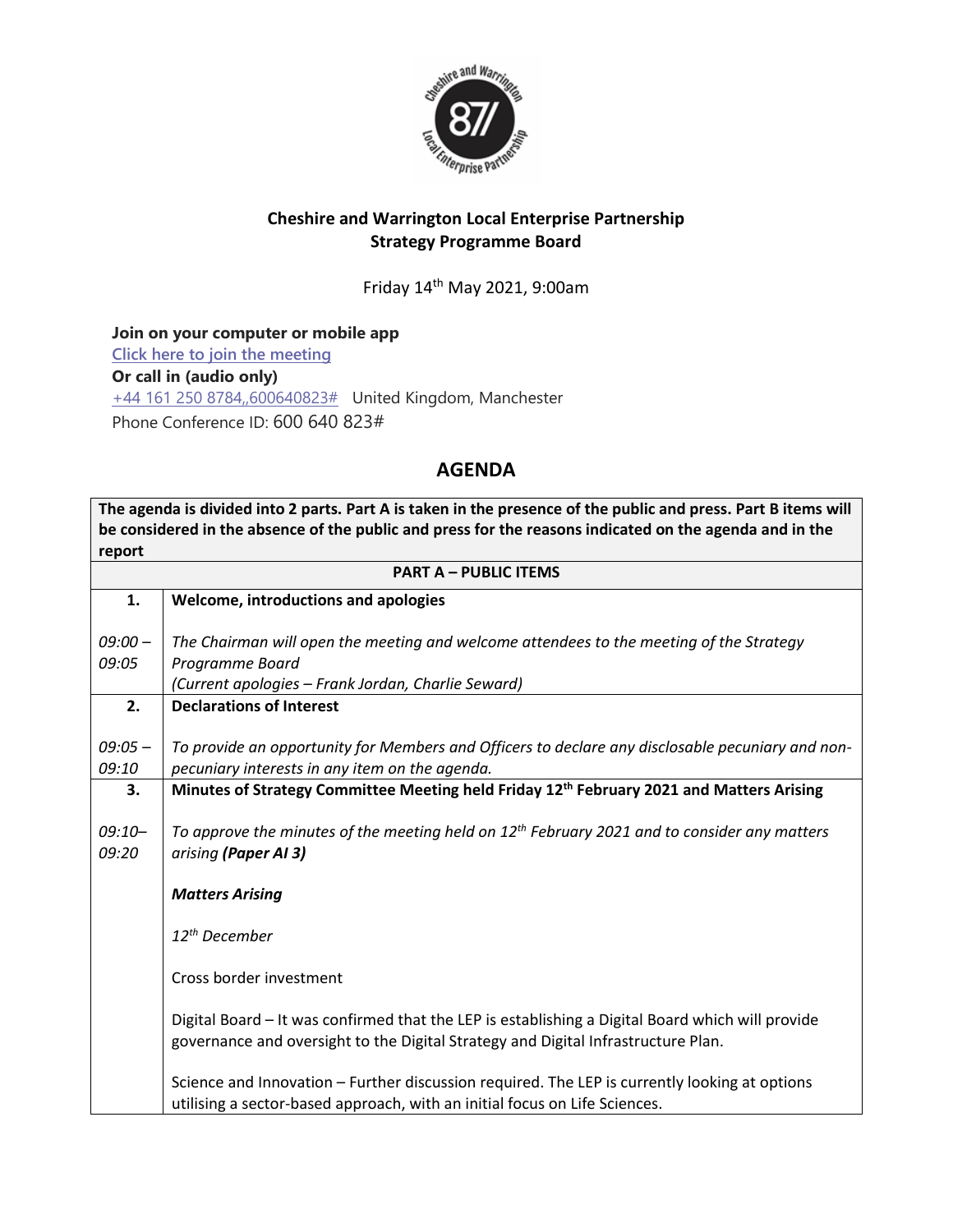

|                    | 12 <sup>th</sup> February                                                                                                                                                                                                                                                                                                                                                                      |
|--------------------|------------------------------------------------------------------------------------------------------------------------------------------------------------------------------------------------------------------------------------------------------------------------------------------------------------------------------------------------------------------------------------------------|
|                    | Item 3 - Natural capital audit and investment plan.<br>It was agreed that once some of the outstanding issues have been resolved, including the future<br>use model, a presentation should be given to the main LEP Board.                                                                                                                                                                     |
|                    | Item 6 - Business Case Development Fund                                                                                                                                                                                                                                                                                                                                                        |
|                    | Action: Philip Cox to discuss with Ian Brooks the scope for increasing the Fund allocation Action:<br>Robert Mee and Philip Cox to discuss ideas for accelerating fund deployment.                                                                                                                                                                                                             |
|                    | Item 7 - Recovery Plan                                                                                                                                                                                                                                                                                                                                                                         |
|                    | It was confirmed that whilst focussed on the LEP at this stage, the final version of the plan will<br>also aim to reflect key local authority priorities too and link to their recovery planning.                                                                                                                                                                                              |
|                    | Item 8 - Energy Priorities                                                                                                                                                                                                                                                                                                                                                                     |
|                    | The activities outlined in the paper were supported, although there was a discussion over<br>whether there should also be an explicit activity around housing retrofit and the domestic energy<br>agenda.                                                                                                                                                                                      |
|                    | Charlie Seward informed Committee members that Metro Mayors Steve Rotherham and Andy<br>Burnham were holding a press conference w/c 15th February on the subject of COP26 and have<br>invited Cllr Gittins to join them.                                                                                                                                                                       |
|                    | Item 9 - Freeports                                                                                                                                                                                                                                                                                                                                                                             |
|                    | Philip Cox confirmed that the Liverpool City Region Freeport proposal was submitted on 5th<br>February and includes Ellesmere Port as an 'area of future opportunity'.                                                                                                                                                                                                                         |
| 4.                 | <b>Public Speaking Time / Open Session</b>                                                                                                                                                                                                                                                                                                                                                     |
| $09:20 -$<br>09:35 | A period of 15 minutes has been allocated for members of the public to address the meeting on<br>any matter relevant to the work of the body in question. Individual members of the public may<br>speak for up to 5 minutes but the Chairman or person presiding will decide how the period of time<br>allocated for public speaking will be apportioned where there are a number of speakers. |
| 5.                 | <b>The LEP Review</b>                                                                                                                                                                                                                                                                                                                                                                          |
| $09:35 -$<br>9:50  | To consider the terms and implications of the LEP Review and the subregion's/C&W LEP's<br>response. (Paper AI 5)                                                                                                                                                                                                                                                                               |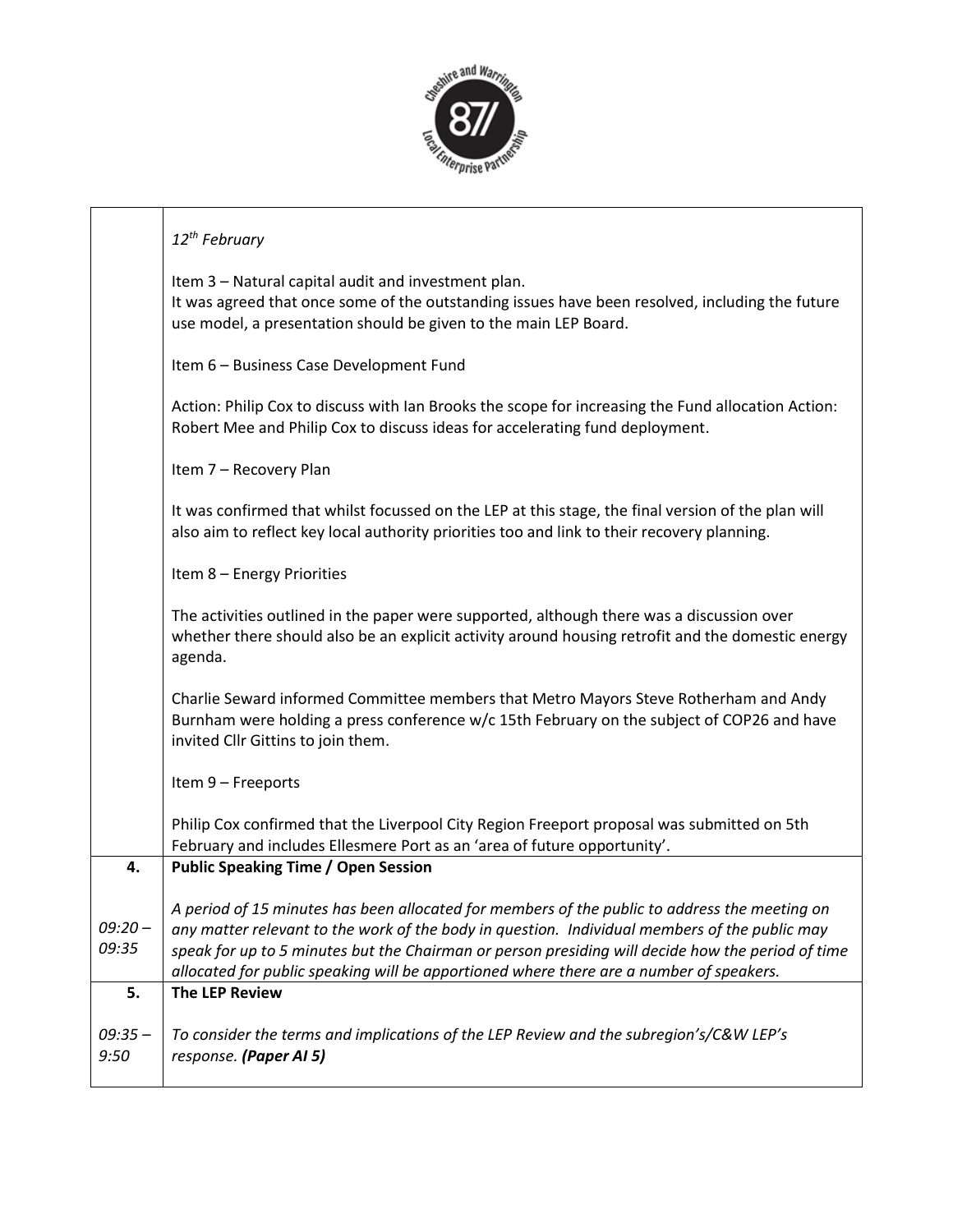

| 6.                               | <b>Business Case Development Fund Proposals</b>                                                                            |  |
|----------------------------------|----------------------------------------------------------------------------------------------------------------------------|--|
| $9:50 -$                         | To consider the recommendations of the LEP Director of Transport and Investment for allocating                             |  |
| 10:05                            | the 2021-22 Business Case Development Fund. (Paper AI 6)                                                                   |  |
|                                  |                                                                                                                            |  |
| 7.                               | <b>Draft Recovery Strategy</b>                                                                                             |  |
| $10:05 -$                        | To consider the Draft Recovery Strategy for Cheshire and Warrington and discuss feedback from                              |  |
| 10:25                            | LEP Stakeholders on the proposals contained in the plan. (Paper AI 7)                                                      |  |
| 8.                               | 2021-22 Strategy Programme Board Work Programme                                                                            |  |
|                                  |                                                                                                                            |  |
| $10:25 -$                        | To consider the forward work programme for 2021-22. (Paper AI 8)                                                           |  |
| 10:30                            |                                                                                                                            |  |
| <b>PART B - NON-PUBLIC ITEMS</b> |                                                                                                                            |  |
|                                  |                                                                                                                            |  |
| 9.<br>$10:30 -$                  | Part B - non-Public Items<br>There are no non-Public items.                                                                |  |
|                                  |                                                                                                                            |  |
| 10.                              | <b>Any Other Business</b>                                                                                                  |  |
| $10:30 -$                        | To consider any items of other appropriate business including relevant Government                                          |  |
| 10:35                            | Announcements.                                                                                                             |  |
|                                  |                                                                                                                            |  |
|                                  | Strategy Programme Board - new member induction                                                                            |  |
|                                  | <b>Government Announcements</b>                                                                                            |  |
|                                  | Levelling Up White Paper announcement<br>https://www.gov.uk/government/news/government-to-publish-levelling-up-white-paper |  |
|                                  | Government Response to CCUS: market engagement on cluster sequencing consultation                                          |  |
|                                  | Carbon capture, usage and storage: market engagement on cluster sequencing - GOV.UK                                        |  |
|                                  | (www.gov.uk)                                                                                                               |  |
| 11.                              | Date, Time, Venue of next meeting and forward meeting schedule                                                             |  |
| $10.35 -$<br>10:40               | Friday 11 <sup>th</sup> June 2021, 9:00am, Microsoft Teams (TBC)                                                           |  |
|                                  | To confirm/amend the forward meeting schedule further to April's meeting cancellation (due to<br>pre-election period)      |  |

## **Meeting Schedule for 2021 (all at 9:00am – 11:00am)**

- Friday  $11<sup>th</sup>$  June 2021
- Friday 13<sup>th</sup> August 2021 (if required)